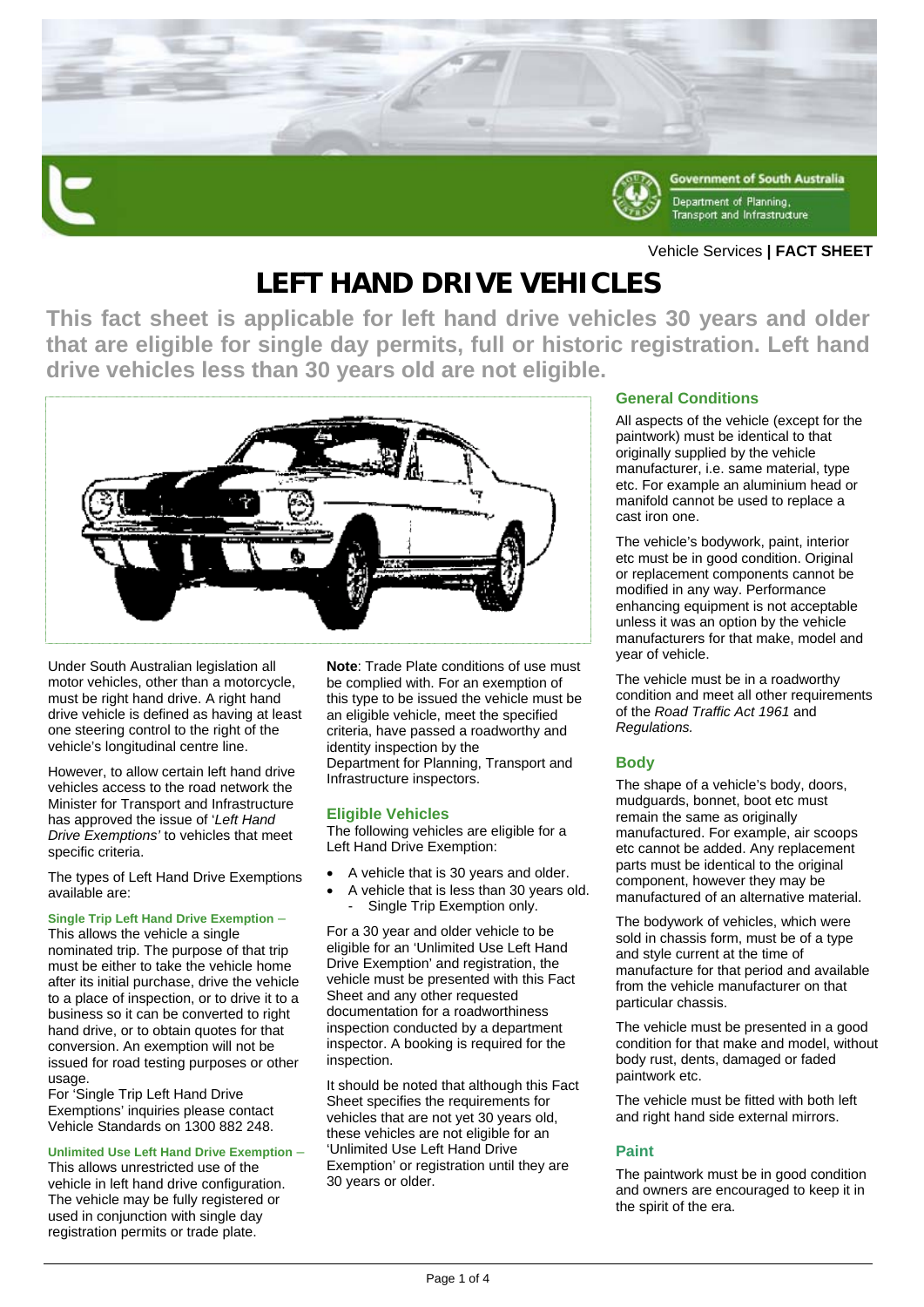## **Lighting**

The vehicle's lighting is in accordance with the *Road Traffic (Vehicle Standards) Rules 1999.*

The headlamps must be fitted with a dipping device to deflect the light projected from the headlamps downwards or downwards and to the left.

Vehicles manufactured prior 1 July 1973 must be fitted with either red or yellow rear indicator lamps and white or yellow front indicator lamps.

Vehicles manufactured on or after 1 July 1973 must be fitted with yellow front and rear indicator lamps.

Front parking lights must be white or yellow and rear parking lights must be red. A red rear facing reflector must be mounted either side at the rear of the vehicle at right angles to the road surface.

On vehicles manufactured after December 1969, the parking lights must also be on when the headlamps are switched on.

### **Interior**

The interior must be of a style and material that was available from the original vehicle manufacturer.

The interior must be in good condition with no torn, damaged, frayed trim and in a colour and material that reflects the era of the vehicle.

The fitting of aftermarket under dash air conditioners, any visible stereo / CD systems and speakers are not acceptable.

Any additional or replacement seat belt fitted must be new and not previously fitted to another vehicle.

All seat belts must be fitted in accordance with either the vehicle or seatbelt manufacturer's requirements.

If lap/ sash seat belts are required to be fitted and the vehicle has insufficient original anchorage points a report from a '*Chartered Professional Engineer (MR426)'* may be required on the additional anchorages points.

### **Suspension**

Suspension must be of the configuration and type as originally fitted by the vehicle manufacturer. Suspension location points must remain original.

Springs may be replaced with a new item provided that they are the same size and rating as the original item. The lowering of the vehicle's suspension is not permitted and stub axles are to be original.

### **Rear Axle**

The rear axle may be upgraded to an alternative, providing it was an option or available rear axle assembly from the vehicle manufacturer for that make and model at the time of production. Different final drive ratios are acceptable provided that they were originally available as an option from the vehicle manufacturer and the housing remains unaltered.

### **Steering**

Steering box or rack and pinion, column and wheel to remain as originally supplied by vehicle manufacturer.

The fitting of power steering is acceptable; provided it is identical to the original item available for that make, model and year of vehicle by the vehicle manufacturer.

### **Brakes**

Disc brakes may be fitted provided they were a vehicle manufacturer's option at the time of manufacture. If fitted they must be the same size and type as original with the same type calliper. Drum brake stub axles may be used with a calliper mounting adaptor, providing the calliper, rotor and stub axle are original components for that make, model and year of vehicle. A dual master cylinder may be fitted.

### **Transmission**

Must be as originally fitted or an option available from the original vehicle manufacturer at the time of manufacture. Column change can only be changed to a floor change or visa versa if it was an option on that particular model of vehicle. The selector, either manual or automatic, is to be of an original type for that model of vehicle.

Modifications to a gear selector can be made to cater for a person's disability if supported by medical recommendations.

### **Engine**

The engine must be of the size, make and configuration that the vehicle was originally manufactured with, or an engine that was available for that make, model and year of manufacture.

Inlet and exhaust manifolds, carburation, air cleaner, camshaft and cylinder heads to be as originally supplied by the vehicle manufacturer or available as an option from the vehicle manufacturer.

Modifications are limited to manufacturer's reconditioning tolerances. Crankshaft stroke must remain standard for the model and year of vehicle. The electrical system may be upgraded from 6 to 12 volts.

Side pipes are not acceptable as the exhaust is not allowed to discharge to the left hand side of the vehicle. A right hand side pipe may be acceptable provided it can be shown that it was a vehicle manufacturer's option at the time of manufacture of the vehicle. If fitted they must be shielded to prevent accidental contact and must exit beyond the rearmost opening on the right hand side of the vehicle.

The fitting of LP Gas as a single or alternative fuel is not acceptable.

\_\_\_\_\_\_\_\_\_\_\_\_\_\_\_\_\_\_\_\_\_\_\_\_\_\_\_\_\_\_\_\_

### **Wheels and Tyres**

Standard or optional vehicle manufacturer's wheels may be fitted provided that they were available on that make, model and year of vehicle. Tyres must be suitable to the size of rim fitted and may be of modern design, but the overall diameter of the tyre/ rim combination is not to be altered.

### **Variations**

If a replacement component is no longer available or has been manufactured to a different standard then a written submission to the Manager, Vehicle Services is required. The submission is to provide details of the component to be approved as a replacement component.

The replacement component will only be considered if the original cannot be sourced, is deemed unsuitable due to its quality of manufacture, is identical or as close as possible to the original in all aspects and does not affect the performance of the vehicles.

In addition, vehicles are to comply with certain requirements specific to the year of manufacture. These are as follows: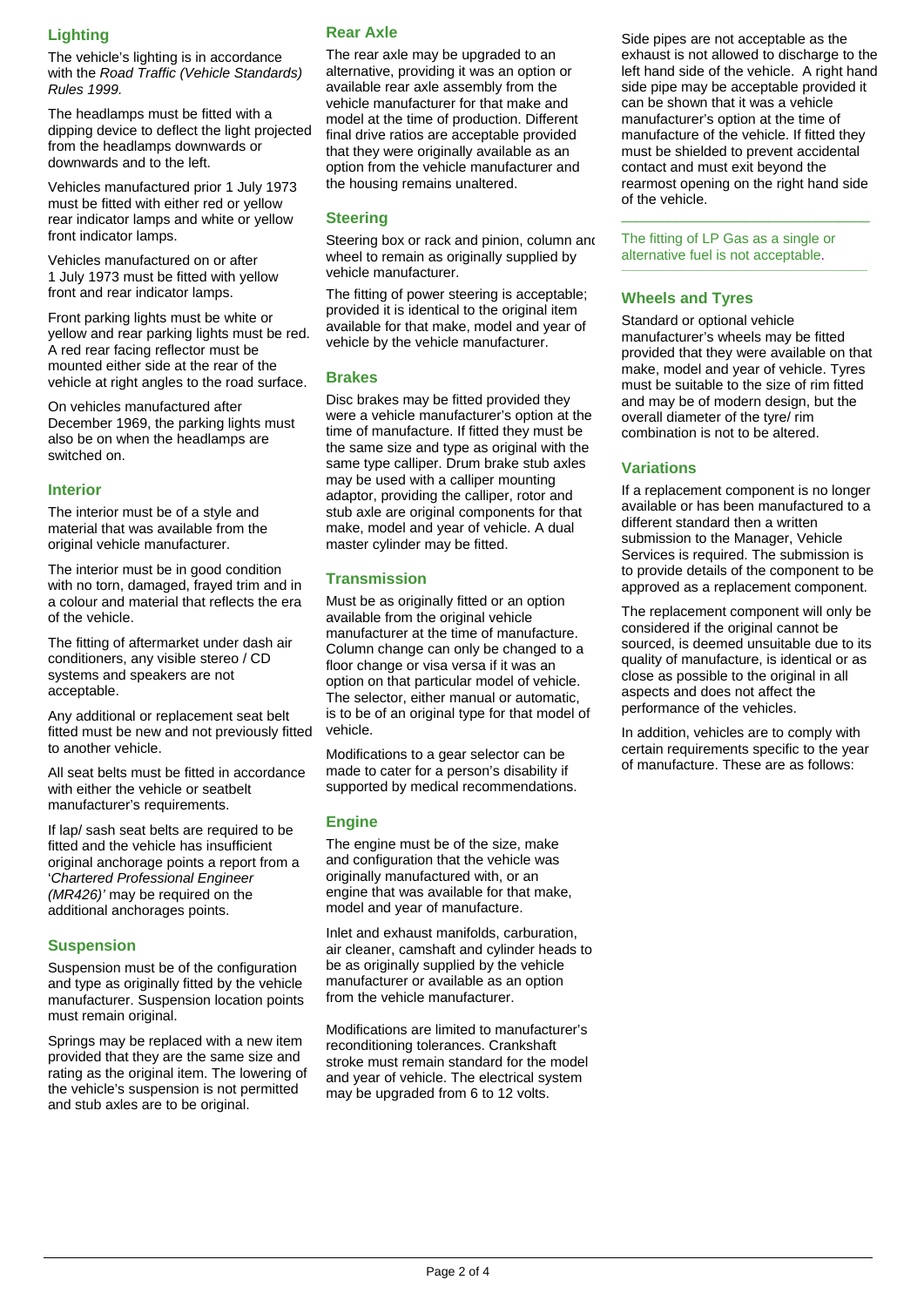#### **VEHICLES BUILT BEFORE**

*1 Jan 1967* 

• There are no requirements for seat belts to be fitted to the vehicle. If seat belts are fitted they must comply with Australian Standard (AS) E35-1935 or AS 2596-83 and be fitted correctly.

Vehicle must comply with General Conditions.

#### **VEHICLES BUILT BETWEEN**

*1 Jan 1967 – 31 December 1968* 

• Seat belts for front outboard position complying with at least Australian Standard (AS) E35 – 1935 or AS 2596 – 83.

Lap or lap/sash seat belts are acceptable and must be fitted correctly.

Vehicle must comply with General Conditions

#### **VEHICLES BUILT BETWEEN**

*1 January 1969 – 31 December 1970* 

• Seat belts for all front seating positions complying with at least ADR 4.

Lap/ sash seat belts for outboard positions and lap seat belts for the inboard position. All seat belts to have non-partial engagement type buckles.

Vehicle must comply with General Conditions.

### **VEHICLES BUILT BETWEEN**

*1 January 1971 – 31 December 1971* 

• Seat belts for all seating positions complying with at least ADR 4.

Lap/ sash seat belts for outboard positions and lap seat belts for inboard positions. All seat belts to have non-partial engagement type buckles.

Vehicle must comply with General Conditions.

#### **VEHICLES BUILT BETWEEN**

*1 January 1972 – 31 December 1974* 

• Seat belts for all seating positions complying with at least ADR 4 & 4A for vehicles built after 1st January 1974.

Lap/ sash seat belts for outboard positions and lap seat belts for inboard positions. All seat belts to have non-partial engagement type buckles.

• Head restraints for all front outboard seating positions complying with at least ADR 22.

Vehicle must comply with General Conditions.

#### **VEHICLES BUILT BETWEEN**

*1 January 1975 – 31 December 1975* 

• Seat belts for all seating positions complying with at least ADR 4B.

Emergency Locking Retractor (ELR) lap/ sash seat belts for front outboard positions lap/ sash seat belts for all rear outboard positions and lap seat belts for inboard positions.

ELR seat belts may be single or dual locking. All seat belts to have non-partial engagement type buckles.

 Head restraints for all front outboard seating positions complying with at least ADR 22A.

Vehicle must comply with General Conditions.

### **VEHICLES BUILT BETWEEN**

*1 January 1976 – 31 December 1976* 

• Seat belts for all seating positions complying with at least ADR 4C.

ELR lap/ sash seat belts for front outboard positions, lap/ sash seat belts for all rear outboard positions and lap seat belts for inboard positions

ELR seat belts may be single or dual locking. All seat belts to have nonpartial engagement type buckles.

- Head restraints for all front outboard seating positions complying with at least ADR 22A.
- Child restraint anchorages must be fitted in accordance with at least ADR 34 for each rear seating position.

Vehicle must comply with General Conditions.

#### **VEHICLES BUILT BETWEEN**

*1 January 1977 – 31 December 1983* 

• Seat belts for all seating positions complying with at least ADR 4C.

ELR lap/ sash seat belts for front outboard positions, lap/ sash seat belts for all rear outboard positions and lap seat belts for inboard positions.

ELR seat belts must be dual locking and all seat belts to have non-partial engagement type buckles.

- Head restraints for all front outboard seating positions complying with at least ADR 22A.
- Child restraint anchorages must be fitted in accordance with at least ADR34 for each rear seating position.

An engineering report from a '*Chartered Professional Engineer (MR426*)' that the vehicle complies with the requirements of ADR 29 – Side Door Strength.

Vehicle must comply with General Conditions.

#### **VEHICLES BUILT BETWEEN**

*1 January 1984 – 31 December 1985* 

• Seat belts for all seating positions complying with at least ADR 4D.

ELR lap/ sash seat belts for both front and rear outboard positions and lap seat belts for inboard positions.

ELR seat belts must be dual locking and all seat belts to have non-partial engagement type buckles.

- Head restraints for all front outboard seating positions complying with at least ADR 22A.
- Child restraint anchorages must be fitted in accordance with ADR 34 for each rear seating position.
- An engineering report from a '*Chartered Professional Engineer (MR426)'* that the vehicle complies with the requirements of ADR 29 – Side Door Strength.

Vehicle must comply with General Conditions.

### **VEHICLES BUILT BETWEEN**

*1 January 1986 – 30 June 1988* 

• Seat belts for all seating positions complying with at least ADR 4D.

ELR lap/ sash seat belts for both front and rear outboard positions and lap seat belts for inboard positions.

ELR seat belts must be dual locking and all seat belts to have non-partial engagement type buckles.

- Head restraints for all front outboard seating positions complying with at least ADR 22A.
- Child restraint anchorages must be fitted in accordance with ADR 34 for each rear seating position.
- An engineering report from a *'Chartered Professional Engineer (MR426)'* that the vehicle complies with the requirements of ADR 29 – Side Door Strength.
- Petrol powered vehicles must be fitted with an effective catalytic converter